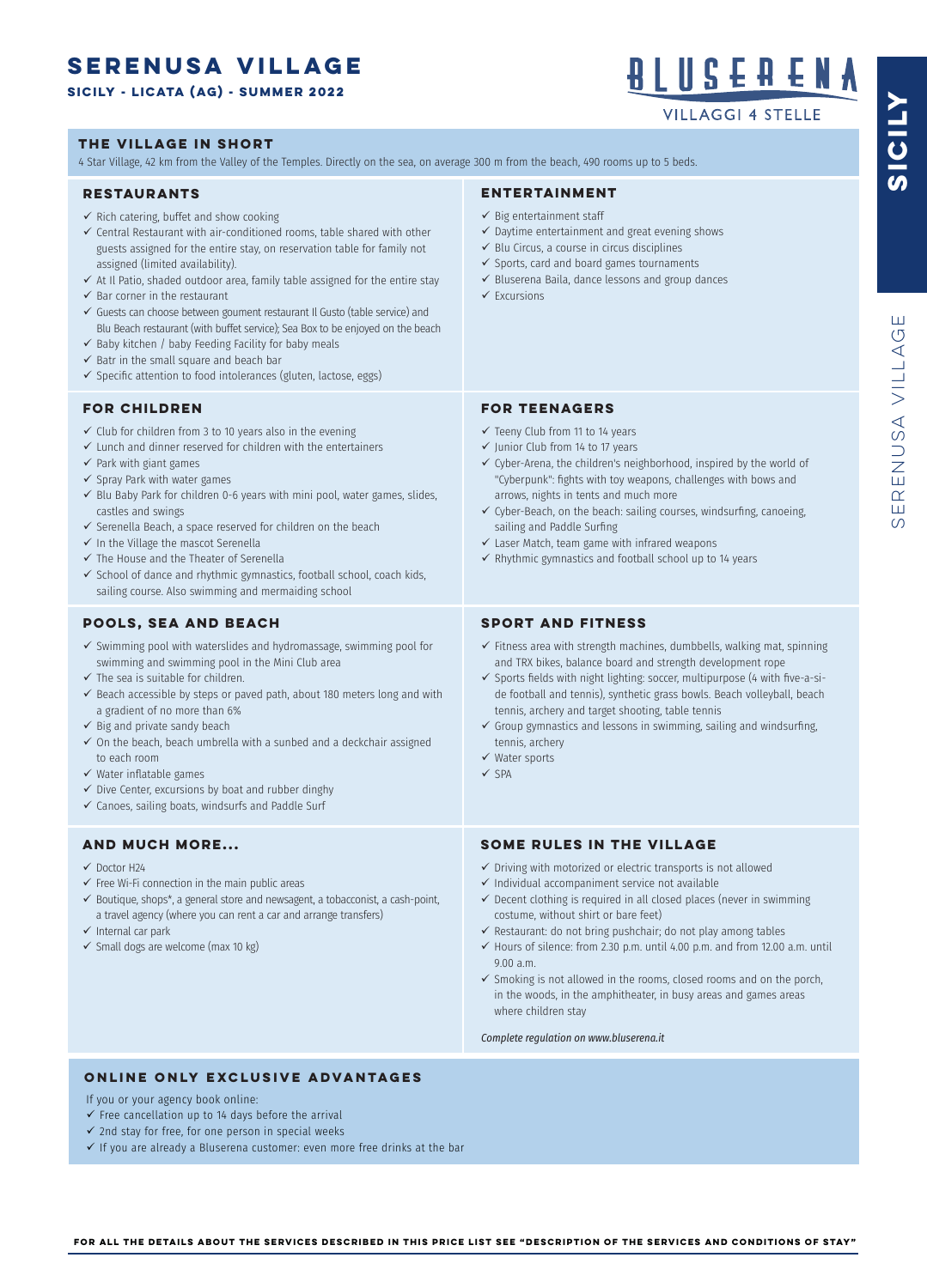#### **FULL BOARD "PIÙ" - Bluserena Full Board treatment**

Buffet breakfast, lunch and dinner with show cooking, fltered tap water and draught wine are included. One access per week to the restaurant, at Il Gusto and Blu Beach restaurant. Sea Box to enjoy on the beach area, assisted lunch and dinner for children with the entertainment staff, assigned one beach umbrella with a sunbed and a deckchair. Use of Baby Kitchen/ Baby feeding facility.

#### **ROOMS**

#### **CLASSIC**

Air conditioning with individual regulation, TV, mini fridge, safe, bathroom. Available Classic Garden on the ground floor or Classic on the 1st or 2nd floor with balcony, Classic Sea View on the 1° and 2° floor with balcony and sea view. Also communicating and rooms for the differently able. Also Dog Room, Classic with fenced garden, equipped with kennel and bowl.

#### **PREMIUM**

Premium Rooms located in the area closest to the main services. In addition a kettle with tea and herbal teas, an espresso coffee machine, Wi-Fi internet connection, a 32- inch TV, one beach towel per person (aged 3+) with a midweek change (more frequent towel changes have an extra cost). Available Premium Garden rooms, Premium rooms on the 1st or 2nd floor with balcony and Premium Sea View rooms on the 1st floor with balcony and sea view.

#### **PRICES**

**ROOM**

|                               | PRICES PER PERSON PER NIGHT IN A DOUBLE ROOM<br>Arrival and departure on Sunday, alternative arrival days<br>27/5<br>available only on request. For stays from 1 to 3 nights with a<br>Saturday night, see "Short Stay" rates. Room keys available from<br>11/9<br>2.30 p.m. and guaranteed by 4.00 p.m.; Check-Out by 10.00 a.m.,<br>25/9<br>unless "Late Check-Out" booked.<br>PIÙ - Bluserena Full Board<br><b>EXTRA - Bluserena All Inclusive</b> |    | в<br>5/6<br>12/6 | C<br>12/6<br>19/6 | D<br>19/6<br>26/6 | Е<br>26/6<br>3/7 | F<br>3/7<br>17/7 | G<br>17/7<br>31/7 | н<br>31/7<br>7/8 | 7/8<br>14/8<br>21/8<br>28/8 | 14/8<br>21/8 | M<br>28/8<br>4/9 | N<br>4/9<br>11/9 |
|-------------------------------|-------------------------------------------------------------------------------------------------------------------------------------------------------------------------------------------------------------------------------------------------------------------------------------------------------------------------------------------------------------------------------------------------------------------------------------------------------|----|------------------|-------------------|-------------------|------------------|------------------|-------------------|------------------|-----------------------------|--------------|------------------|------------------|
| <b>CLASSIC</b><br><b>ROOM</b> |                                                                                                                                                                                                                                                                                                                                                                                                                                                       | 76 | 86               | 91                | 96                | 106              | 111              | 115               | 130              | 135                         | 162          | 109              | 89               |
|                               |                                                                                                                                                                                                                                                                                                                                                                                                                                                       | 89 | 99               | 104               | 109               | 120              | 125              | 129               | 144              | 149                         | 176          | 123              | 103              |
| <b>FAMILY</b>                 |                                                                                                                                                                                                                                                                                                                                                                                                                                                       |    |                  |                   |                   |                  |                  |                   |                  |                             |              |                  |                  |

#### **PIÙ - Bluserena Full Board PIÙ - Bluserena Full Board EXTRA - Bluserena All Inclusive EXTRA - Bluserena All Inclusive 92 97 82 87 97 102 102 107 114 121 117 124 131 138 123 130 170 177 184 191 119 126 97 104 111 118 143 150 138 145 105 110 95 100 110 115 115 120 128 135 137 144 133 140 157 164 152 159 premium ROOM comfort ROOM**

**€ 22 supplement for "Classic" Room per day. Minimum occupation 4 people in the room.**

#### **GARDEN ROOM**

Classic room with garden on the ground floor, weekly supplement € 42 per room (discount for "Club BluserenaPiù"). Family, Premium and Comfort Garden Rooms without extra charge. Subject to availability, to be booked in advance.

#### **SEA VIEW ROOM**

Room with balcony and sea view. Available Classic Sea View rooms on the 1st or 2nd floor, Premium and Comfort Sea View rooms on the 2nd floor. Weekly supplement € 42 per room (discount for "Club BluserenaPiù"). Subject to availability, to be booked in advance.

#### **JOLLY FORMULA**

Unlimited access, subject to availability, at Il Gusto gourmet restaurant with table service and at Blu Beach Restaurant with buffet service, open at least 6 days a week; table assigned for all the duration of the stay, in the internal room of the main restaurant. This option can be booked from 6/6 to 10/9, subject to limited availability. € 9 per room per day.

#### **coccinella baby care**

For children from 0 to 3 years old. In the room there are a crib, changing table, toilet reducer (on request), bottle warmer, baby bath and linen set, Baby Kit (products for cleaning children); Use of Baby Kitchen, Baby Feeding Facility, high chair in the restaurant. Access to Blue Baby Park, a playground suitable for children from 0 to 6 years old. Compulsory fee for each child between 0 and 3 years old not yet completed,, € 77 per week up to 7/8 and from 4/9, € 84.00 from 7/8 up to 4/9.

#### **"EXTRA" - Bluserena All-Inclusive Offer**

In addition of services of FULL BOARD "PIÙ": at the main Bar, caffetteria, tap drinks in 20 cl glasses, fruit juices, syrups, draft beer, slushes, wine, prosecco, tonic liqueurs and liqueurs, aperitifs and vermouth, grappa. Happy Hour from 5.30 p.m. until 7.30 p.m. with a selection of cocktails; during the meal tap drinks in 40 cl glasses (3 years of age and up); two accesses per week at Il Gusto and Blu Beach restaurant. This service also includes one beach towel per person (12 years of age and up).

#### **FAMILY**

Near the central area of the Village, there are two-roomed rooms (the two rooms are not separated by a door) with a single bathroom, equipped with a kettle with tea and herbal teas, a 32-inch double TV with Sky channels also for children and a gift of 2 personalized beach towels Serenella. Available Family Garden or Family on the 1st floor with balcony. Family Sea View not availbale.

#### **COMFORT**

Comfort Rooms located in the area closest to the main services. In addition a kettle with tea and herbal teas, an espresso coffee machine, Wi-Fi internet connection, a 43- inch TV with Sky channels, open minibar (water, 2 soft drinks and beer), one beach towel per person (aged 3+) changed daily, beach umbrella in the central part of the beach (from 2nd row to 4th row). Available Comfort Garden rooms, Comfort rooms on the 1st or 2nd floor with balcony and Comfort Sea View rooms on the 1st floor with balcony and sea view.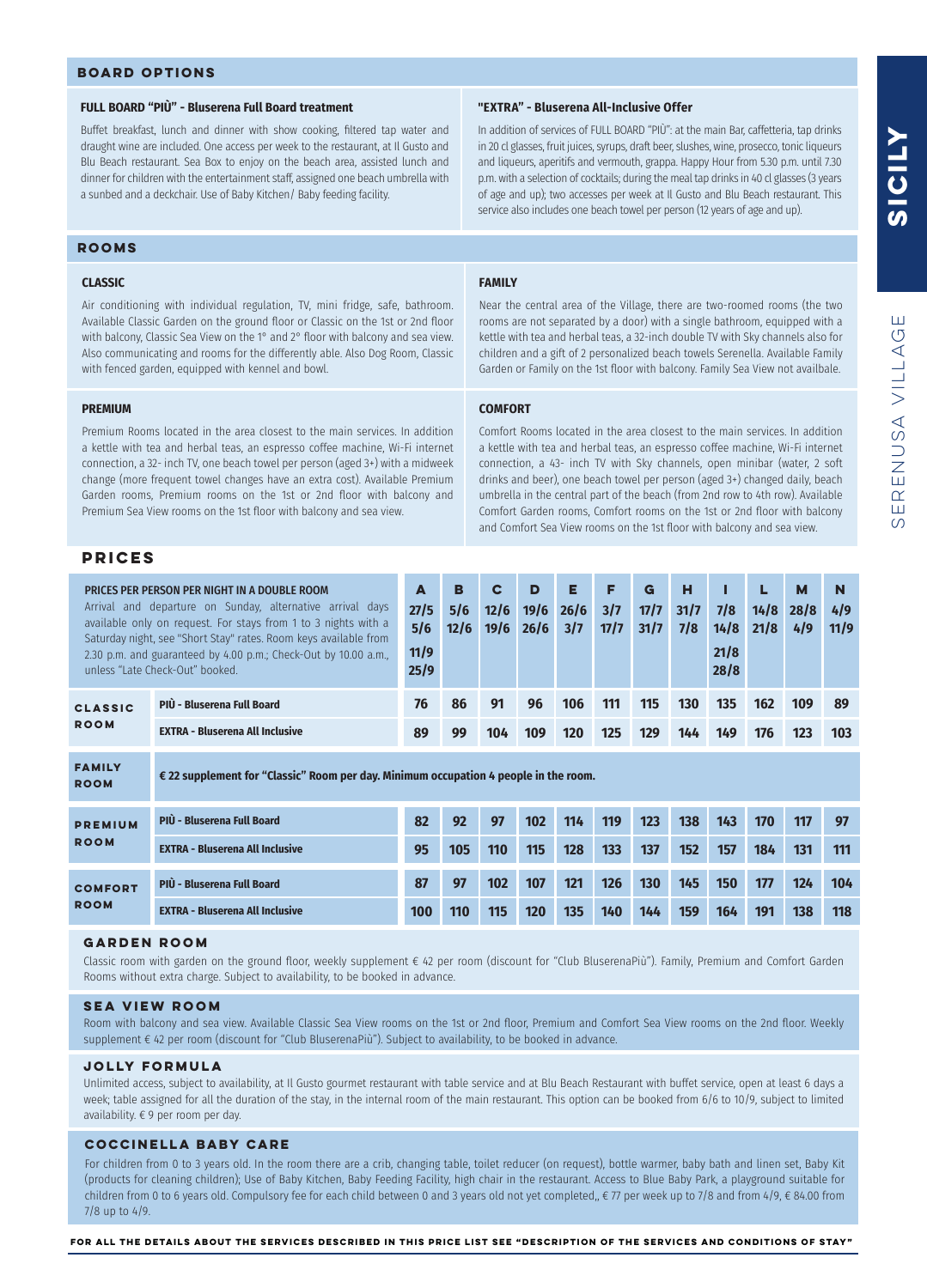| <b>3RD/4TH/5TH BED REDUCTION</b>             | 3-8 YEARS | 8-12 YEARS | <b>12-18 YEARS</b> | <b>FROM 18 YEARS</b> |
|----------------------------------------------|-----------|------------|--------------------|----------------------|
| Ages are defined as years not yet completed. | 80%       | 50%        | 40%                | 20%                  |

#### **CLUB CARD**

Ages

Mandatory for stays of 5 nights or more (from 3 years of age): € 39 per person per week (for the first week), from the eighth night € 5 per person per day.

#### **DOUBLE ROOM WITH SINGLE USE**

Daily supplement € 33 up to 26/6 and from 11/9 ; € 73 from 26/6 to 17/7 and from 4/9 to 11/9; € 82 from 17/7 to 7/8 and from 28/8 to 4/9; € 101 from 7/8 to 28/8. Limited number of rooms, subject to availability.

#### **dog room**

Small dogs allowed (up to 10 kg) with a supplement of  $\epsilon$  25 per day. Only if booked upon confirmation, for a minimum stay of 5 nights,  $\epsilon$  15 per day. They will accommodated in the fenced garden of the Classic room equipped with dog bed and bowls. To be booked in advance. Availability limited to a few rooms.

#### **EXCLUSIVE ADVANTAGES ONLY FOR THOSE WHO BOOK ONLINE**

Only if you or your agency book online on www.bluserena.it without telephone support:

#### **FREE CANCELLATION UP TO 14 DAYS BEFORE THE BEGINNING OF THE HOLIDAY.**

**FREE BAR CONSUMPTION FOR ALREADY BLUSERENA CUSTOMERS:** € 1.50 for Welcome customers, € 2.50 for Silver customers, € 3 for Golden, € 3.50 for Platinum and Platinum Plus and € 4 for Diamond customers per person per day . For children from 0 to 18 years of age, the values are reduced in proportion to the price list discount on the pension. For details see the rules of BluserenaPiù Club.

**2nd STAY FOR FREE FOR ONE PERSON.** 100% discount for one person on the 2nd stay 2022, during the week to choose among those published in the area www. bluserena.it/happyweeks, in a period other than the first stay. Terms of use of the discount: valid for stays of one week in a Classic Room (consisting of at least 2 adults) in PIÙ - Bluserena Full Board, for summer season 2022; transferable to 1st degree relatives who are not already Bluserena customers and who do not already have a confirmed booking for summer 2022. In no case can the discount be used for services other than those described above or in 2023. For accompanying persons the conditions of stay published on the offcial price lists are valid. Cannot be combined with any Bluserena offers. For details of the concessions see "Descriptions of services and conditions of stay".

#### **IDEAS TO SAVE MONEY**

#### **ADULT + CHILD, DISCOUNTS UP TO 70%**

The following discounts apply to children in 2nd bed. 0-3 years 70%; 3-8 years 60%, 8-12 years 30%, 12-18 years 10%. Children 0-3 years payment of the obligatory "Coccinella Baby Care" fee. Offer subject to limited availability.

#### **SHORT STAY, FROM 1 UP TO 3 NIGHTS (SATURDAY INCLUDED)**

| PRICES PER PERSON PER DAY IN DOUBLE ROOM<br>Rates for stays from 1 to 3 nights with Saturday night.<br>For any other stay, for reductions and supplements.<br>see the table above. |               | A<br>27/5<br>5/6<br>11/9<br>25/9 | в<br>5/6<br>12/6 | C<br>12/6<br>19/6 | D<br>19/6<br>26/6 | Е<br>26/6<br>3/7 | F<br>3/7<br>17/7 | G<br>17/7<br>31/7 | н<br>31/7<br>7/8 | 7/8<br>14/8<br>21/8<br>28/8 | 14/8<br>21/8 | M<br>28/8<br>4/9 | N<br>4/9<br>11/9 |
|------------------------------------------------------------------------------------------------------------------------------------------------------------------------------------|---------------|----------------------------------|------------------|-------------------|-------------------|------------------|------------------|-------------------|------------------|-----------------------------|--------------|------------------|------------------|
| <b>CAMERA</b><br><b>CLASSIC IN</b><br>PIÙ -<br><b>BLUSERENA</b><br><b>FULL</b><br><b>BOARD</b>                                                                                     | 1 night stay  | 129                              | 146              | 155               | 163               | 180              | 189              | 196               | 221              | 230                         | 275          | 185              | 151              |
|                                                                                                                                                                                    | 2 nights stay | 114                              | 129              | 137               | 144               | 159              | 167              | 173               | 195              | 203                         | 243          | 164              | 134              |
|                                                                                                                                                                                    | 3 nights stay | 103                              | 116              | 123               | 130               | 143              | 150              | 155               | 176              | 182                         | 219          | 147              | 120              |

#### **MANY OTHER SERVICES**

#### **BEACH**

The Club Card includes a beach umbrella, a sunbed and a deckchair per room.

BEACH UMBRELLAS IN THE FIRST ROWS: in the 1st row € 16 until 31/7 and from 28/8, € 19 from 31/7 to 28/8; in the 2nd row € 11; in the 3rd row € 6, per day (discounts in "Club BluserenaPiù"). To be booked.

BEACH PLUS: 1 larger beach umbrella in the 1st or 2nd row with 2 sunbeds, 1 deckchair, safe: in the 1st row € 25 until 31/7 and from 28/8, € 28 from 31/7 to 28/8; in the 2nd row € 20 (discounts in "Club BluserenaPiù"). To be booked.

SUNBED: a sunbed included in the price; the 2nd sunbed (instead of the deckchair), to be reserved subject to availability,  $\epsilon$  7 per day (discounts in "Club BluserenaPiù").

BEACH PROMO: beach umbrella in the 2nd row with additional sunbed € 14 per day; beach umbrella in the 3rd row with additional sunbed € 9 per day. To be booked subject to availability.

BEACH TOWEL RENTAL: if not included in the chosen formula: € 6.50 per week (discounts in "Club BluserenaPiù"). Additional washes are subject to charges. Bookable on site.